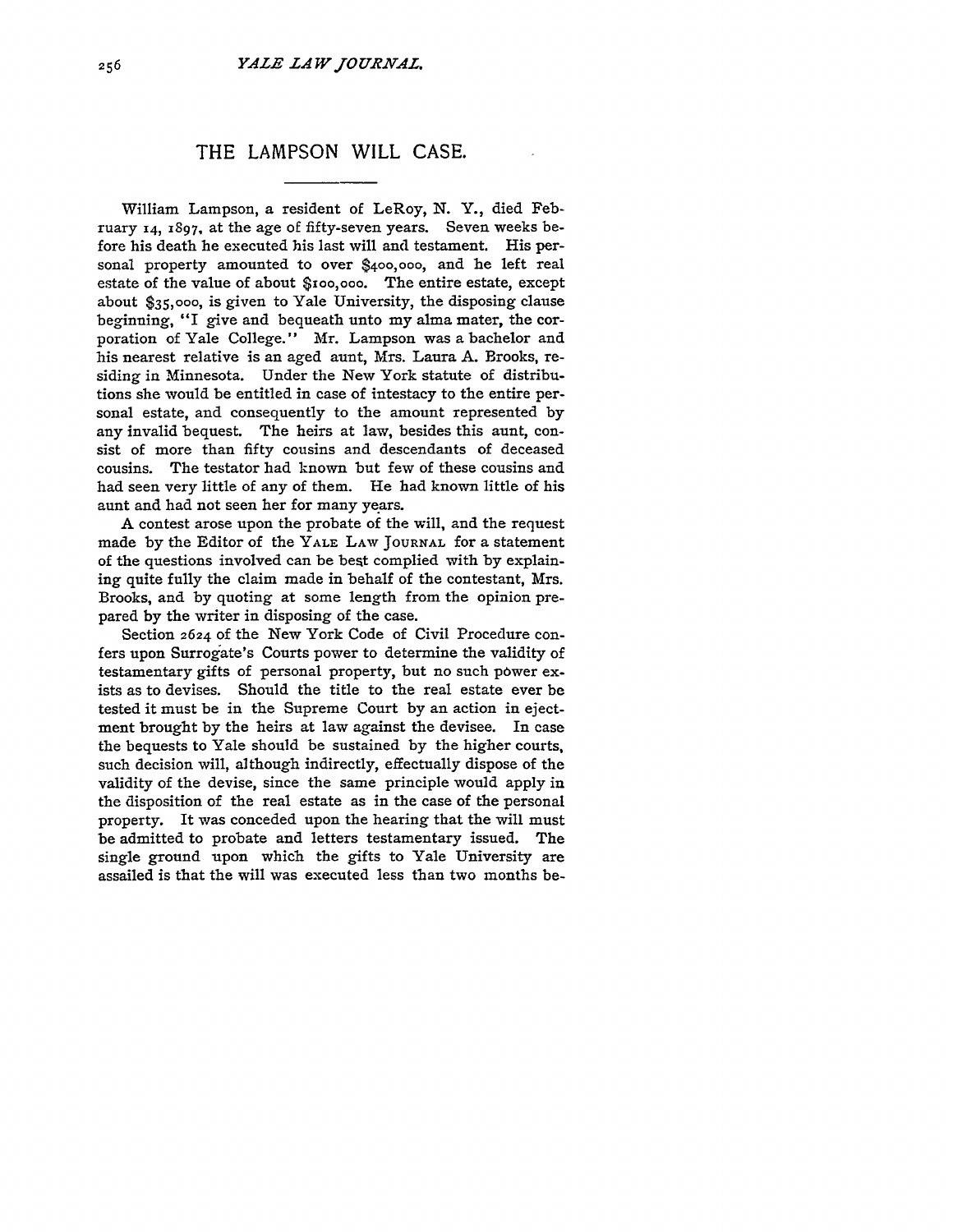fore the death of testator. The statute which it is claimed is contravened is Section 6 of Chapter **3Y9** of the Laws of 1848. The Act is entitled, "An Act for the incorporation of benevolent, charitable, scientific and missionary societies." The law provided that societies formed thereunder might take property **by** gift or will. The closing paragraph of Section 6 directs that "no devise or bequest shall be valid in any will which shall not have been made and executed at least two months before the death of the testator."

The case of Hollis *v.* Drew Theological Seminary and The Wesleyan University, *95 N.* Y. 166, decided in **1884,** was relied upon by both parties to the controversy. The will was executed less than two months before testator's death, and contained bequests to the two defendants named, one a New Jersey, the other a Connecticut corporation. The opinion was written by Judge Earl. Stated concisely, the case holds (a) that the two-months restriction contained in Section 6 applies only to corporations formed under the act of which the section forms a part, and cannot be extended to societies organized under other general laws or by special charters;  $(b)$  that the said section has no application whatever to corporations chartered by other States; (c) that bequests to foreign corporations for humanitarian purposes are not against public policy: and *(d)* that there is no public or legislative policy against bequests made within two months of death.

With respect to all these matters the decision was clear and unequivocal, but a single observation made by the learned Judge who wrote the opinion has been seized by the contestant and made the foundation of the present controversy. These are the words referred to: *"If there were a general law in this State that no bequest to any of such corporations should be valid, unless contained in a will made at least two months before the death of the testator, that would indicate a general public policy which the courts of this State would enforce against foreign corporations which might come into this State, although such a limitation was not imposed by the laws creating them."*

Reference must now be made to certain recent legislation in this State, which the contestant insists marks a departure in the policy of our laws so radical that bequests made within two months must now be deemed as so opposed to public and legislative policy that the courts must enforce the restriction even against foreign corporations.

On the 27 th day of April, **1892,** the University Law was passed. This law, like the numerous other enactments which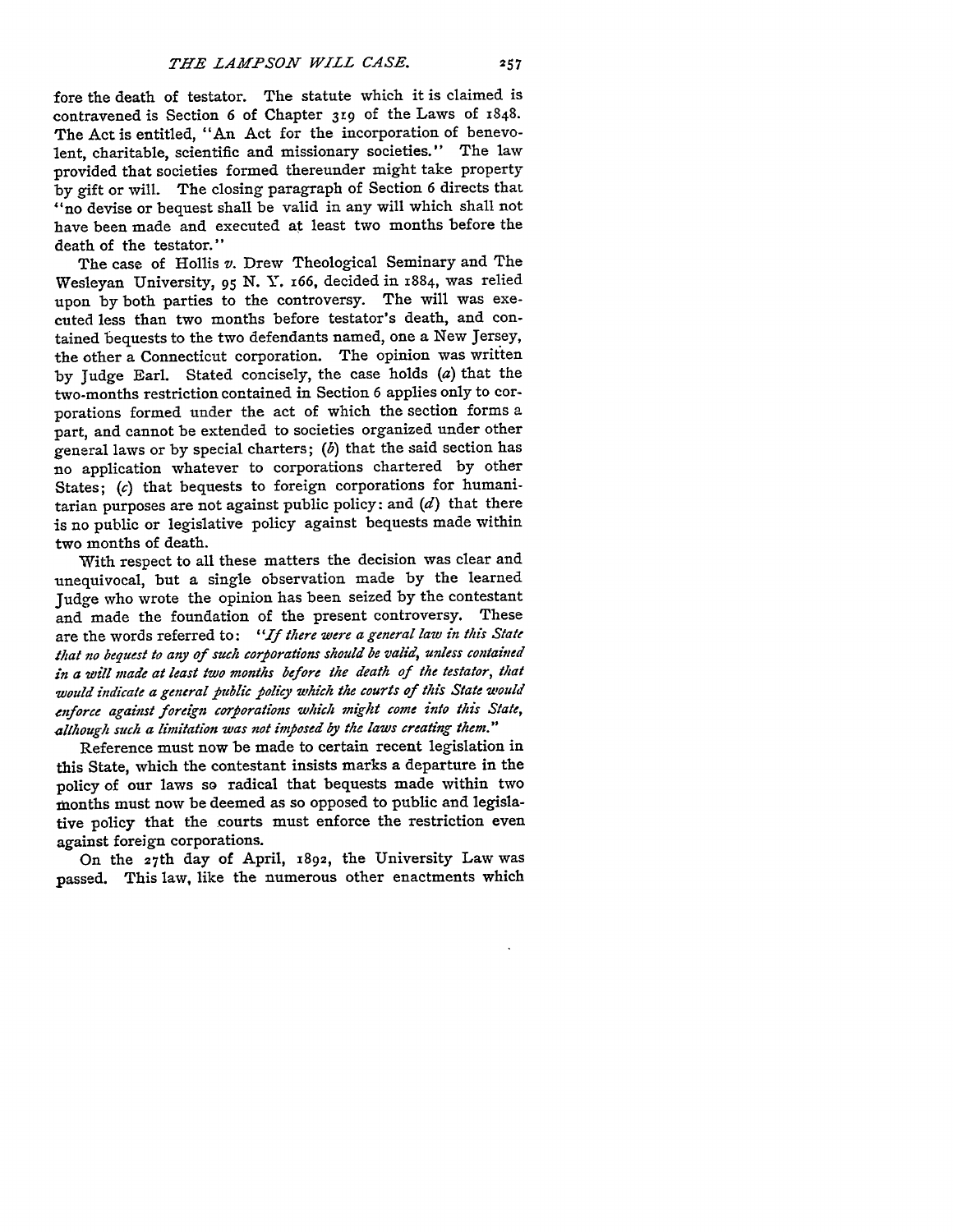have been prepared by the Statutory Revision Commission of this State, gathered together, with many additions and modifications, the laws which had been passed from time to time on this subject, and which were scattered through the statute books. In this way one comprehensive and harmonious statute took the place of a large number of imperfect laws and amendments, often difficult to find and in some measure conflicting. By the provisions of this law, sixty-six acts of the Legislature, passed in almost as many different years, besides considerable portions of the Revised Statutes, were repealed, the repealed portions having been so far as was desired reënacted in the new law. The statute defines the term "University" as meaning the University of the State of New York, and Section 24 of the act provides, "The institutions of the University shall include all institutions of higher education which are now or may hereafter be incorporated in this State."

On the 18th day of May, 1892, the General Corporation Law was enacted. As its name indicates, this law is general in character, classifying the different kinds of corporations, providing for the methods of formation, the limitation of powers, the acquisition of property, besides various other matters such as. would naturally be included in a law of this description. Section II is in part as follows: "Grant of general powers. Every corporation as such has power, though not specified in the law under which it is incorporated: 3, to acquire by grant, gift, purchase, devise or bequest **\* \* \*** subject to such limitations as may be prescribed by law."

Among the kinds of corporations provided for by the general corporation law of **1892** are membership corporations; and in 1895 the Legislature, following out the scheme of the revision commission, passed the Membership Corporation Law. At the end of this act, as in the case of the other laws prepared by the commission, there is appended a schedule of laws repealed. This schedule includes **114** acts of the Legislature repealed in full and eighteen repealed in part. In the latter class is found the act hereinbefore referred to for the incorporation of benevolent, charitable, scientific and missionary societies, which is set down in its chronological order in the schedule as follows: "18 <sup>4</sup> 8--Chapter **319.** All except Section 6."

The claims advanced by counsel were to the effect that the repealing schedule of the Membership Corporation Law having preserved Section 6 of the Act of 1848, while repealing the rest of the law, this section is to be deemed as engrafted upon and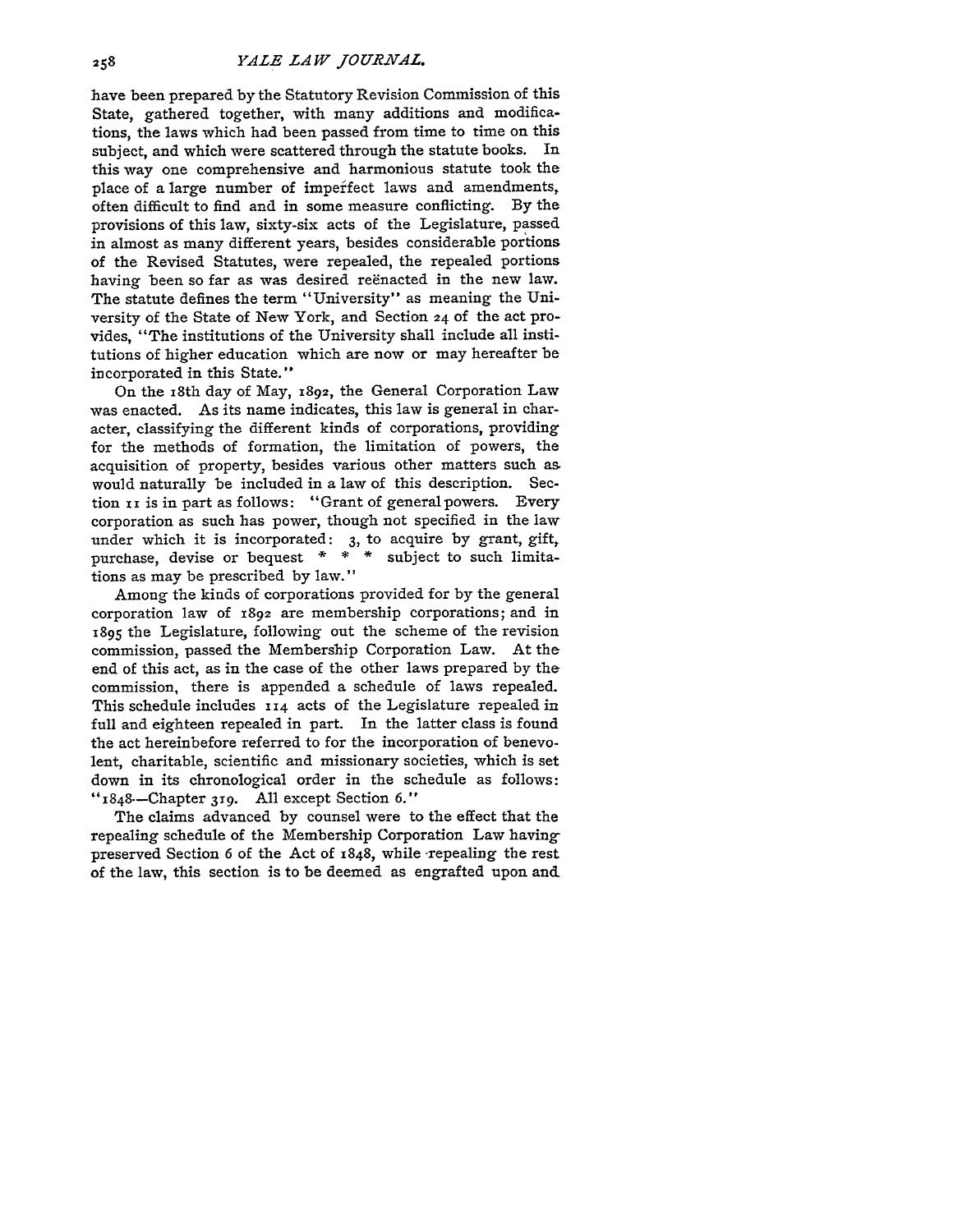made a part of the law which thus saved it from repeal, and that the General Corporation Law of **1892, by** providing that corporations formed under it might take **by** devise or bequest "subject to such limitations as may be provided **by** law" must now be construed as including Section 6 as among such "limitations." It was therefore claimed in behalf of contestant that the retention of Section **6** under the circumstances referred to marked so general a change in the legislative policy of the State that the prohibition against bequests made within two monfhs of death must, in spite of the decision in Hollis *v.* Drew Theological Seminary, be extended to an educational institution chartered **by** another State. In order to render this claim of any force, it was further contended that all colleges, being non-stock corporations, are therefore under the classification of the General Corporation law, membership corporations, and are to be classed **among** the corporations provided for **by** the Membership Corporation Law of **1895.** The claim was distinctly made that Yale University is such an institution as, if organized under the laws of the State of New York, would be a membership corporation.

Stated more concisely, and condensed into a single proposition, the contestant sought to maintain that the recent legislation referred to, taken together, amounts to a general law that bequests to corporations of the kind provided for **by** the Act of x848 shall be invalid unless contained in a will made more than two months before death, and that **the** courts in the enforcement of a supposed public policy must now apply the principle suggested in the italicized quotation from the Hollis case, and extend the prohibition to foreign corporations of the same class.

Discussing the main proposition advanced **by** contestant, the opinion states:

"The proposition that Section **6** has become 'a part of the Membership Corporation Act' and has acquired added force **by.** the manner of its retention and **by** virtue of the repeal of the remainder of the Act of **1848,** is vital to the contention made **by** the contestant, for it is only upon this theory that the force of the decision in Hollis  $v$ . Drew can be met or overcome. I am wholly unable to discover any reason or authority for the claim that this section is to be given any different force or effect under or **by** reason of the circumstances of its repeal, than it would have been entitled to had a separate and distinct law been enacted for the sole purpose of repealing Chapter **39 of** the Laws of **1848,** excepting Section **6.** The doctrine is new and surprising that where an act of the Legislature is all repealed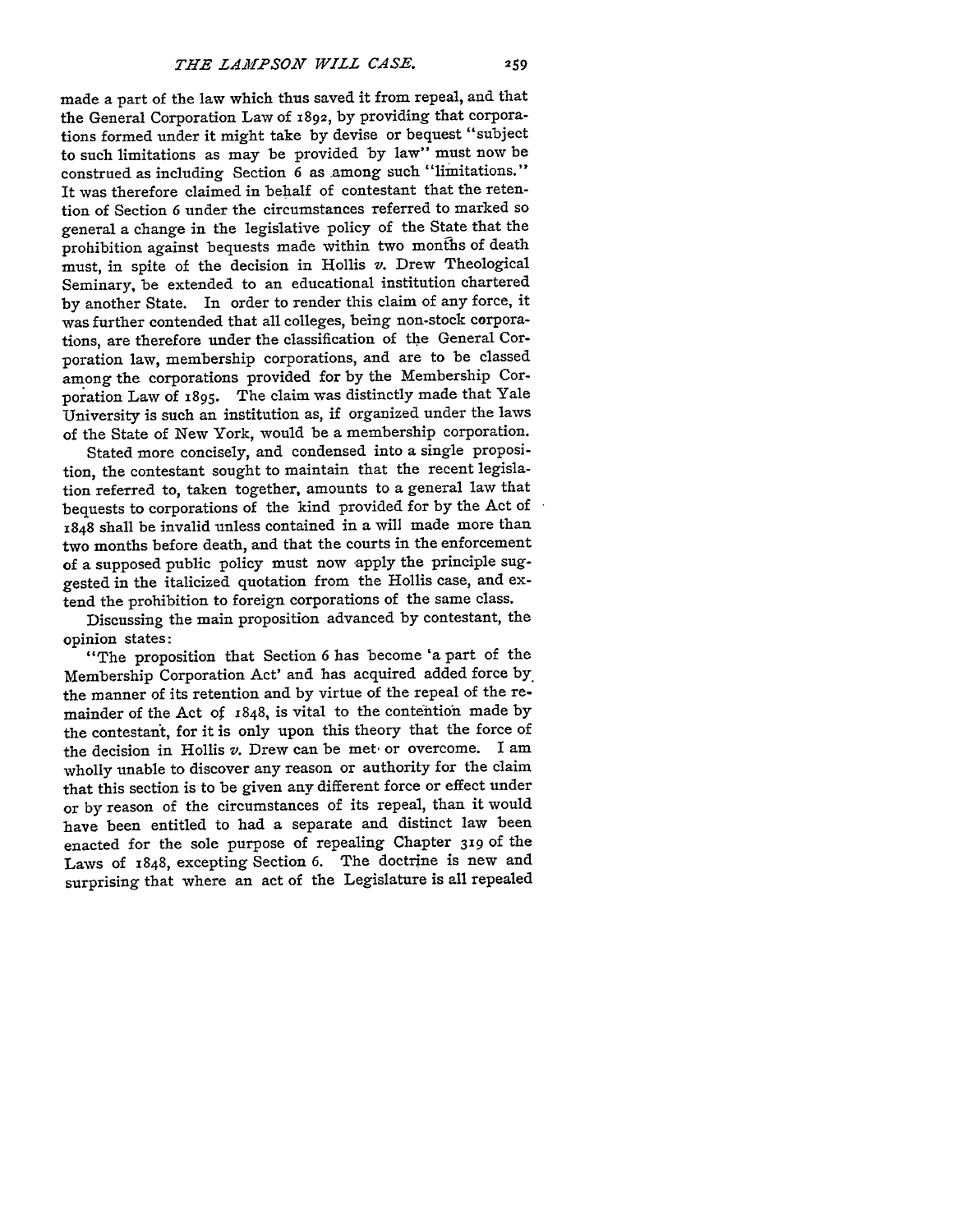except one section, such section becomes **by** virtue of the exception a constituent part of the repealing law, or obtains any new or different force or effect by reason of the obliteration of the sections which had formed part of the original act. The learned counsel for the contestant in a brief evincing the greatest labor and research, wholly fails to cite a decision or authority promulgating or suggesting any such doctrine or containing an intimation that such has ever been recognized as the law.

"On the other hand, how obvious is the purpose for the retention of Section 6. A large number of societies had been organized under this act during the course of forty-seven years. All were subject to the provisions against the validity of bequests made within two months of death. No good reason seemed to exist why these societies should be relieved from the restriction, which by the very terms of their organization had been assented to. Section 6 begins with the words, 'Any corporation formed under this Act.' The 'Act' having been repealed and the section left, as counsel for proponents describes it, 'floating and .unattached,' it might be said to have no meaning and its retention to serve no purpose, except for the fact that the opening words of the section put the investigator to the inquiry as to what act is referred to, and his research is at once rewarded by the discovery that it is an act for the formation of benevolent, charitable, scientific and missionary societies. It would be further discovered that the section which had been saved from repeal, by its express words referred to corporations which could no longer be formed because of the repeal, and the one natural and logical reason which would be assigned for its retention, the one possible office to be fulfilled by it, would be to continue in force the restrictions which it contained as applied to corporations already formed under the act. The repeal of the law did not repeal the societies to which it had given birth, it simply prevented the organization of any more corporations under the law, and the preservation of the restrictive section simply held the societies already organized to the basis upon which they were originally formed."

The opinion cites Endlich on the interpretation of statutes; Bank for Savings, 3 Wallace, U. S. **495-513;** and Ex parte Crow Dog, **109** U. **S.** 556-561, with the following comment:

"There is the highest authority for the doctrine that for the purpose of determining what force shall be given to portions of a statute excepted from repeal, resort should be had to the act itself as it stood at the time of the repeal, and the doctrine is of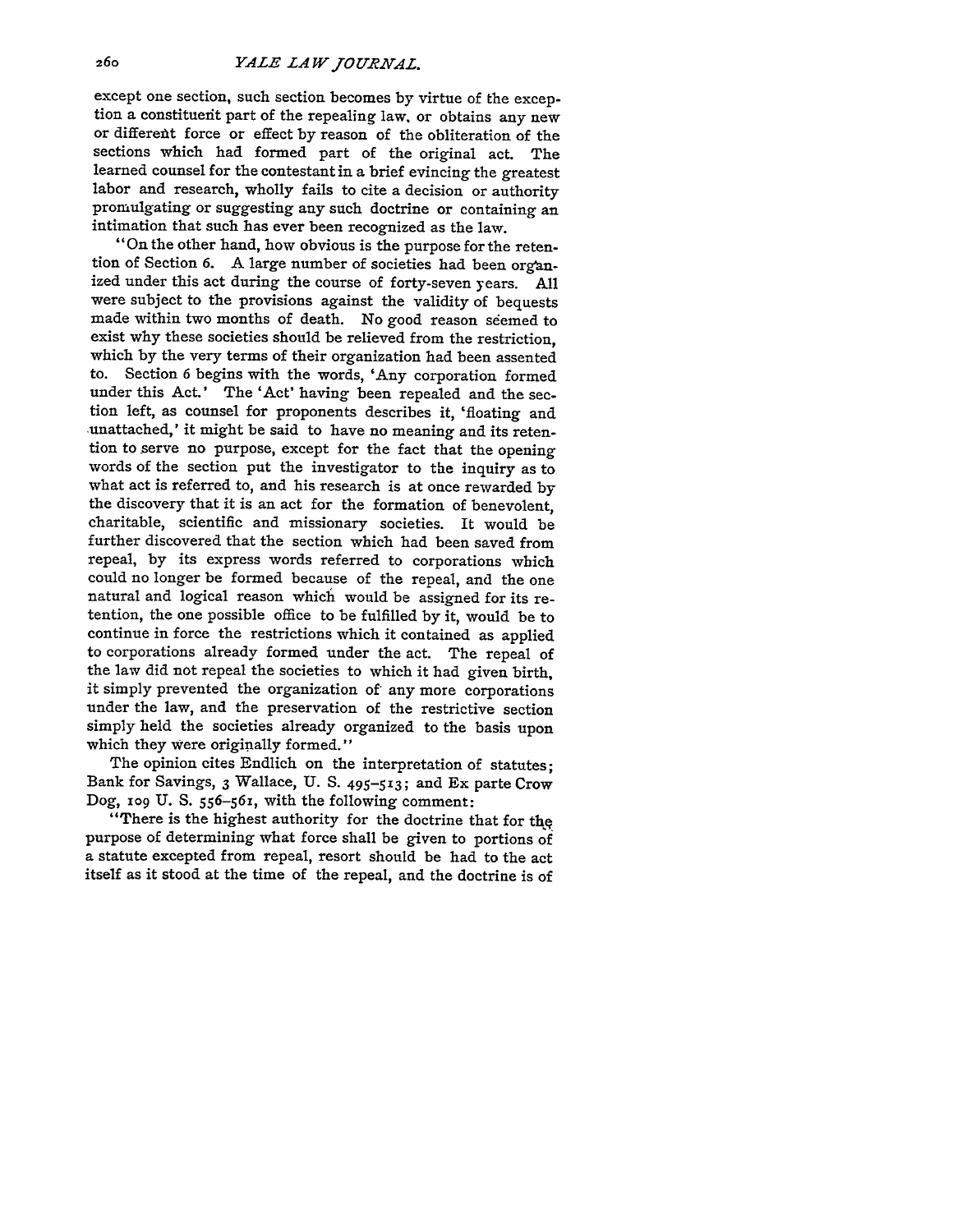the utmost value in the decision of this case, and in meeting, as it seems to me it does, the arguments made in behalf of contestant."

The opinion seeks to controvert the claim that Yale is an institution analogous to a membership corporation as defined **by** the Act of **1895.** A portion of the discussion is here given:

"As I have already shown, even before the enactment of the General Corporation Law, the University Law had been passed, providing a comprehensive scheme for the formation and government of colleges and universities, and directing in explicit terms how all such institutions should be incorporated, by methods wholly outside the General or Membership Corporation Laws. The University Law was the work of the revision commission, and it seems apparent that having by the Act of April **27, x892,** provided a complete system for the incorporation of colleges and universities, it was not intended by the later Act of 1895 to include such institutions of learning along with societies so wholly different in character as those provided for by the Membership Corporation Law."

Upon the argument, counsel for Yale entered into an elaborate and learned discussion for the purpose of demonstrating that Yale was not such an institution as could at any time have been formed in this State under the Act of 1848. While in the main coinciding with this view, the opinion disclaims any intention to base the decision on this ground:

"It may well be doubted whether with the complete and harmonious system of law in this State for the formation of educational institutions and the stringent power of supervision which the law places in the hands of the Regents of the University, the Legislature ever intended that there should be in existence at the same time another law under which similar institutions might be formed free from these restrictions, and at liberty to confer degrees and award diplomas upon such terms and subject to such regulations only as the institutions might see fit to impose. It is sufficient to say that Yale University is not a domestic corporation; it was not incorporated under the Act of x848; there is no public or legislative policy against bequests made within two months of death; Yale is not within the scope -of the statute prohibiting such bequests; Section 6 has no greater force than before the repeal of the other sections of the same law; the phrase used in the General .Corporation Act, 'subject to such limitations as may be prescribed by law,' has no application to this case. It would only add another column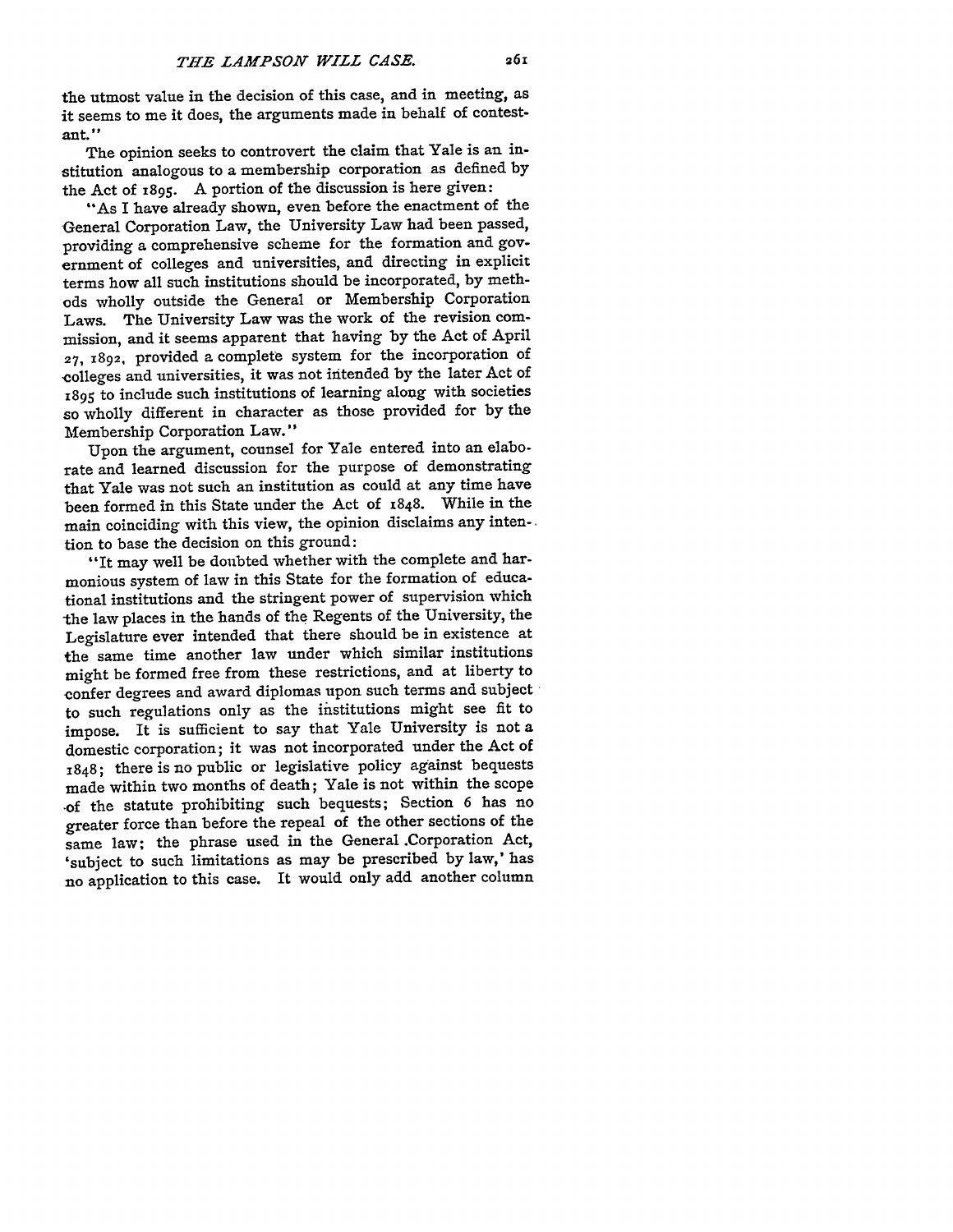to the structure if it were to be said, as counsel for the university claim, that purely educational institutions were never intended to be incorporated and in no single instance have been incorporated under the Act of **1848.** However strong the argument of counsel, and however correct their conclusions, I do not deem it best to base my decision on this ground."

The case of Vanderpoel v. Gorman, **14o** N. Y. **563,** discussed in the opinion, is of much interest, both on account of its direct bearing upon the question at issue, and as impairing the force and effect which should be given to the italicized quotation from the Hollis case in the attempt to apply it to the present controversy. The Vanderpoel case decides that the New York statute prohibiting transfers or assignments of property **by** corporations in contemplation of insolvency cannot be applied to a foreign corporation doing business in this State.

Although not discussed by counsel the court called attention to the fact that since the enactment of the Membership Corporation law of 1895, that being the law, as contended by coun- sel, which evinced a changed legislative policy with respect to bequests made within two months of death, the Legislature has by special charter incorporated several societies of the kind provided for by the Act of 1848, authorizing these societies to take by bequest without restriction and in two instances has by amendment removed restrictions which in effect prohibited such bequests. Commenting on these recent statutes the opinion states:

"These recent acts of the Legislature answer more fully than any mere argument could do, the claim that it is now contrary to public policy to permit gifts to corporations when made by will executed within the two-months limit. Surely 'that cannot be enforced as public policy by the courts which the Legislature one day prohibits, in some cases, and another day permits in other cases.' **"**

The opinion concludes:

"I have not attempted to discuss this case in every aspect presented by the learned counsel for the contestant in his very able brief and oral argument. To have done so would have been to write a treatise, and yet that would afford no reason why the discussion should not be had if the case required it. The issue, after all, is one of statutory construction and may be confined within narrow limits. The decision which has been reached seems to me the only one which can be rendered with due regard to legal principles and without attributing to the Legislature